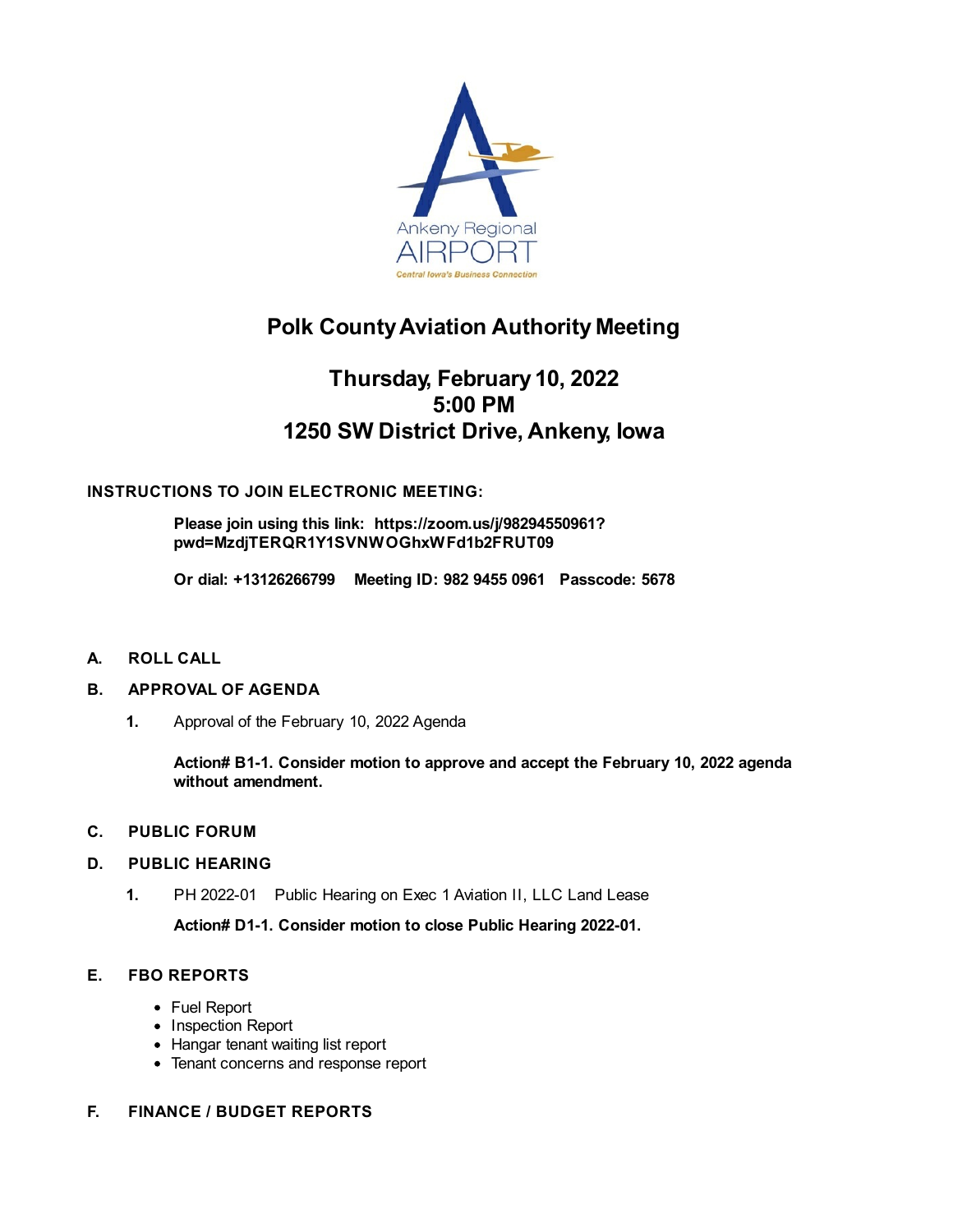#### **G. CONSENT AGENDA ITEMS**

- **CA - 1** [Consider](file:///C:/Windows/TEMP/CoverSheet.aspx?ItemID=26708&MeetingID=1000) motion to approve the January 6, 2021, minutes.
- **CA - 2** Consider motion to approve Payment #47 in the amount of \$1,080.00 to McClure [Engineering](file:///C:/Windows/TEMP/CoverSheet.aspx?ItemID=26810&MeetingID=1000) Company for services that include General On-Call Engineering **Services**
- **CA - 3** Consider motion to approve Payment #4 in the amount of \$6,472.12 to McClure Engineering Company for services that include Taxiway D Apron and Access Roadway Paving – Phase 3.
- **CA - 4** Consider motion to approve Bills and Transfer of Necessary Funds in the amount of [\\$36,483.59.](file:///C:/Windows/TEMP/CoverSheet.aspx?ItemID=26709&MeetingID=1000)
- **CA - 5** Consider motion to approve February 2022 [Financial](file:///C:/Windows/TEMP/CoverSheet.aspx?ItemID=26710&MeetingID=1000) Reports

#### **• APPROVAL OF CONSENT AGENDA ITEMS**

**1.** Consent Agenda Items CA-1 through CA-5.

**Action# G1-1. Consider motion to approve the recommendations for Consent Agenda Items CA-1 through CA-5.**

#### **H. REMOVED CONSENT AGENDA ITEMS**

#### **I. NEW BUSINESS**

- 1. Consider motion to adopt **RESOLUTION** approving the lease agreements with the individuals and/or organizations detailed on the attached list.
- 2. Consider motion to adopt **RESOLUTION** authorizing the execution of a land lease with John G. Jensen Revocable Trust
- 3. Consider motion to adopt **[RESOLUTION](file:///C:/Windows/TEMP/CoverSheet.aspx?ItemID=26814&MeetingID=1000)** setting Public Hearing on the Polk County Aviation Authority Proposed Fiscal Year 2021-2022 Revised Budget and the Proposed Fiscal Year 2022- 2023 Budget. (date of hrg: 3/10/22 @ 5:00 p.m.)
- 4. Consider motion to adopt **[RESOLUTION](file:///C:/Windows/TEMP/CoverSheet.aspx?ItemID=26883&MeetingID=1000)** authorizing the execution of a public utilities easement with Mid American Energy Company and other utilities, pending legal review
- 5. Consider motion to approve election of Chairperson, Secretary and Treasurer for terms expiring December 31, 2023.
- 6. Consider motion to approve the Corvette Club of Iowa Special Events [Application](file:///C:/Windows/TEMP/CoverSheet.aspx?ItemID=26904&MeetingID=1000) for May 28-30, 2022.

## **J. REPORTS**

- 1. **Engineering Report**
- 2. **Staff Report**
	- a. Submit 2021 USDA Wildlife [Services](file:///C:/Windows/TEMP/CoverSheet.aspx?ItemID=26813&MeetingID=1000) report